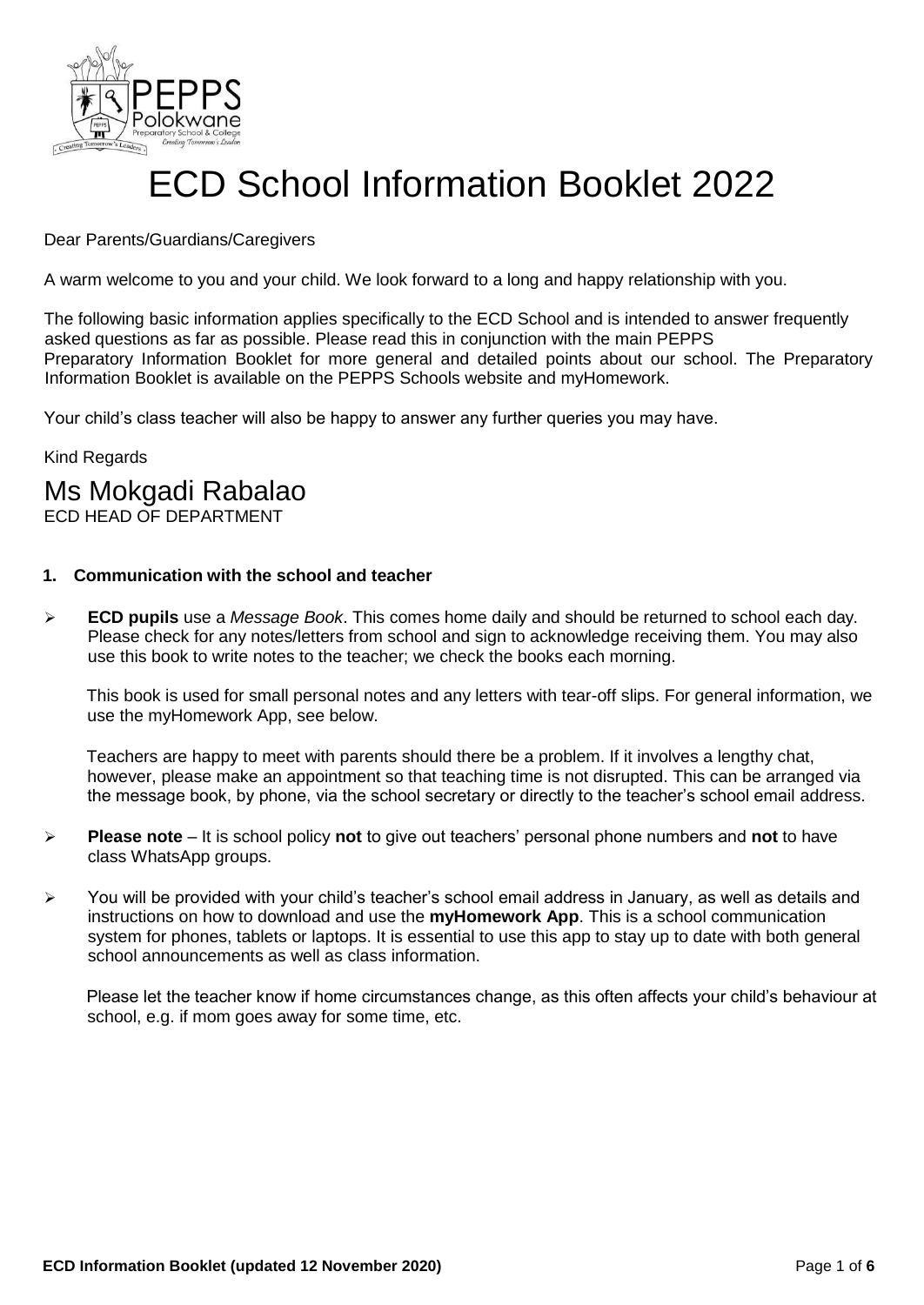#### **2. General Information**

#### **School Times**

School **starts** promptly at 08h00 each morning for all pupils in the school.

**ECD** pupils go directly to their classrooms each day on arrival. Please note that there is no one to

receive them before 07h00. The pupils may not be dropped off at the main gate or in the parking area.

The ECD pupils must be walked to the entrance of the School by an adult and handed over to a

member of staff. You will be directed to the classrooms on the first day of school.

#### **After School**

Stage 3 and Stage 4 end their daily programme at 13h00. They will then take a short rest or naptime until 14h00. Parents are not allowed to pick them up in this time period. This rest is essential for their development.

ECD ends at 14h00 from Monday to Thursday and at 12:30 on Fridays and we encourage you to arrange prompt collection of your child at these times. Pupils wait by the entrance gate until collected, but they may not play on any equipment, jungle gyms, swings, etc., for safety reasons.

**NB** Any ECD pupil who has not been collected 30 minutes after the daily finishing time, i.e. by 14h30

Monday to Thursday and by 13:00 on a Friday, will be gathered and taken to the aftercare where you will be charged an aftercare fee.

We **strongly discourage** you from leaving your child at school after these times. Not only will it be expensive for you, but it is also unfair to your child after a busy morning at school. If it is difficult to arrange for pick-up on time, please **enrol your child in the aftercare programme.**

#### **Adam**

This is our online assessment platform where pupils are assessed continuously during the term and more intensely at the end of each term. Parents can log in and see their children's progress as they develop. Although marks are allocated and adjusted into a percentage, we would like you to keep the following key in mind at all times.

| 0% - 30%   | Not yet achieved                                                        |
|------------|-------------------------------------------------------------------------|
|            | Pupil doesn't have the skills or can't grasp the concept and needs      |
|            | help completing the activity.                                           |
| 31% - 50%  | <b>Partially achieved</b>                                               |
|            | Pupil is still developing the skills or struggling to grasp the concept |
|            | and needs some help completing the activity.                            |
| 51% - 95%  | <b>Achieved</b>                                                         |
|            | Pupil has the skills and grasps the concept to complete the activity    |
|            | with little to no effort.                                               |
| 95% - 100% | <b>Achieved beyond expectations</b>                                     |

Pupil thinks, reasons and does **more** than what is expected of hi/her effortlessly and individually.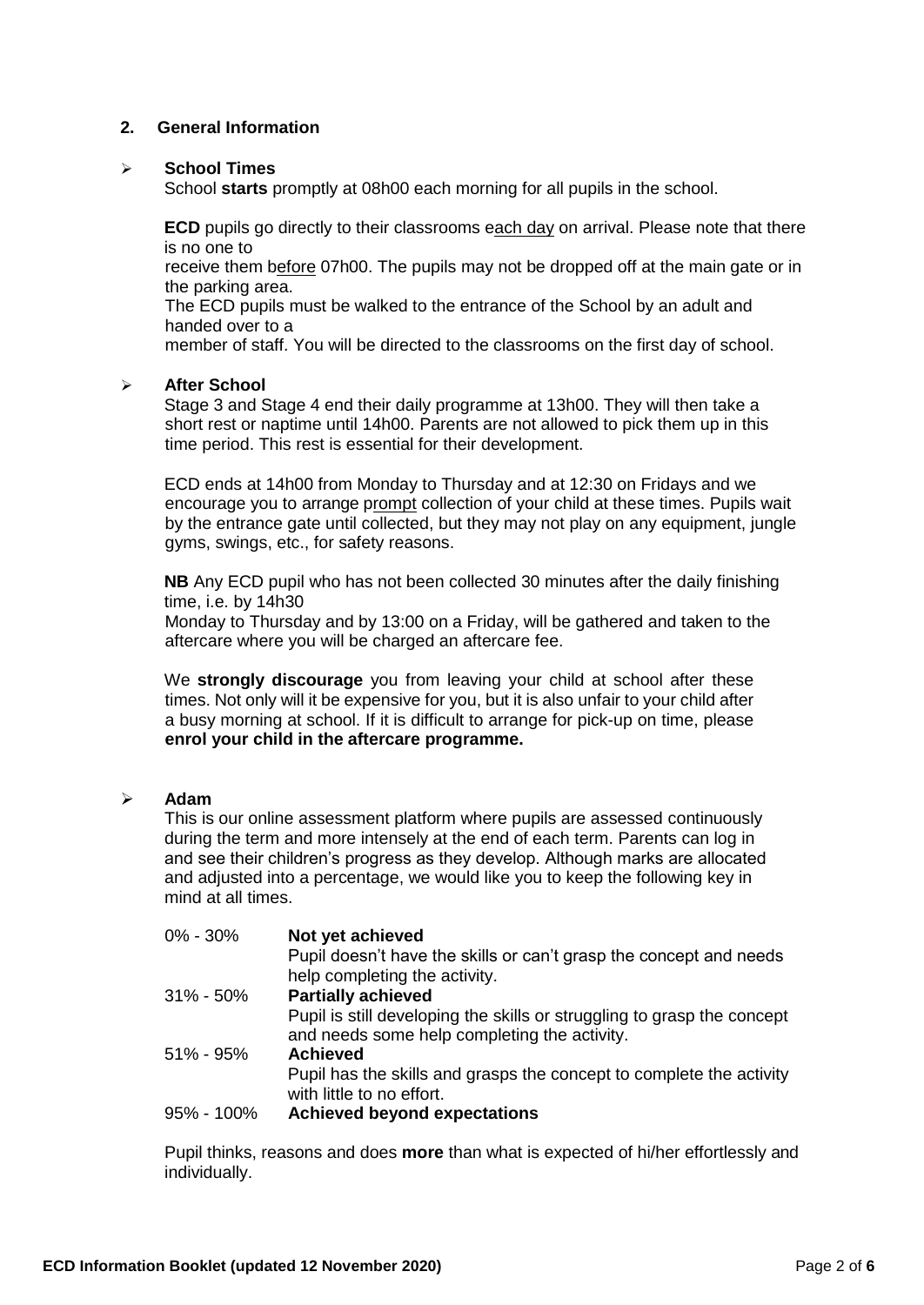It is extremely important for parents to realise that we aim for **'Achieved'**, and not for **'Beyond what is expected',** as this is unrealistic and unfair towards your child. Please do not add unnecessary pressure to your child's development.

#### **Break/Breakfast/School Lunch/Tuck Shop**

We have a *Healthy Eating Policy* in the ECD School. We aim to maximise concentration and learning in the short time that your child is with us each day. We want to avoid the negative effects caused by

'sugars' in whatever form. To this end, we ask that your child eats a nutritious breakfast before leaving home. Break is only at 09:30 and this is a long time to wait for the first 'fuel' of the day.

Please pack a nutritious lunch. No sugary foods should be brought to school, e.g. cakes, biscuits,

muffins, sweets, chocolates. No chips, fast food or flavoured yoghurts. (Although they appear healthy, they are packed with sugar!)

**Important** – No food will be given at school; no breakfast and lunch or in-between snacks.

**Drinks – Please, no cool drinks, fruit juices or flavoured water are to be brought to school.** Your child should bring a water bottle daily. (Children get used to drinking water very quickly if encouraged to.)

We will post healthy lunchbox ideas on the **myHomework** App. The internet is also full of ideas for easy, healthy lunchbox fillers.

#### **Birthdays**

Pupils are allowed to wear civvies on the day of their birthday. Parents can ask the teachers for the correct number of pupils in the class and send cupcakes to school. NO other cool drinks, birthday packets, toys, sweets or cakes are allowed to be sent to school.

#### **Stationery**

ECD parents do not need to purchase stationery for school. Your children are provided with everything needed at school. The school stationery issued MUST stay at school and may not be taken home.

You will receive a short list of other items, e.g. tissues that will need to be provided by you.

#### **Backpacks**

Your child will need a backpack to carry his/her things to and from school each day. The backpacks will be hung on hooks in each classroom. We allow you to purchase a backpack of your choice providing it is not smaller than approximately 45 x 35 cm. It needs to be big enough to carry the book bag (see below), a lunchbox, a jersey as well as the swimming kit. We have found that a bag with two compartments works best.

**Please make sure all belongings are clearly marked with your child's name and surname.**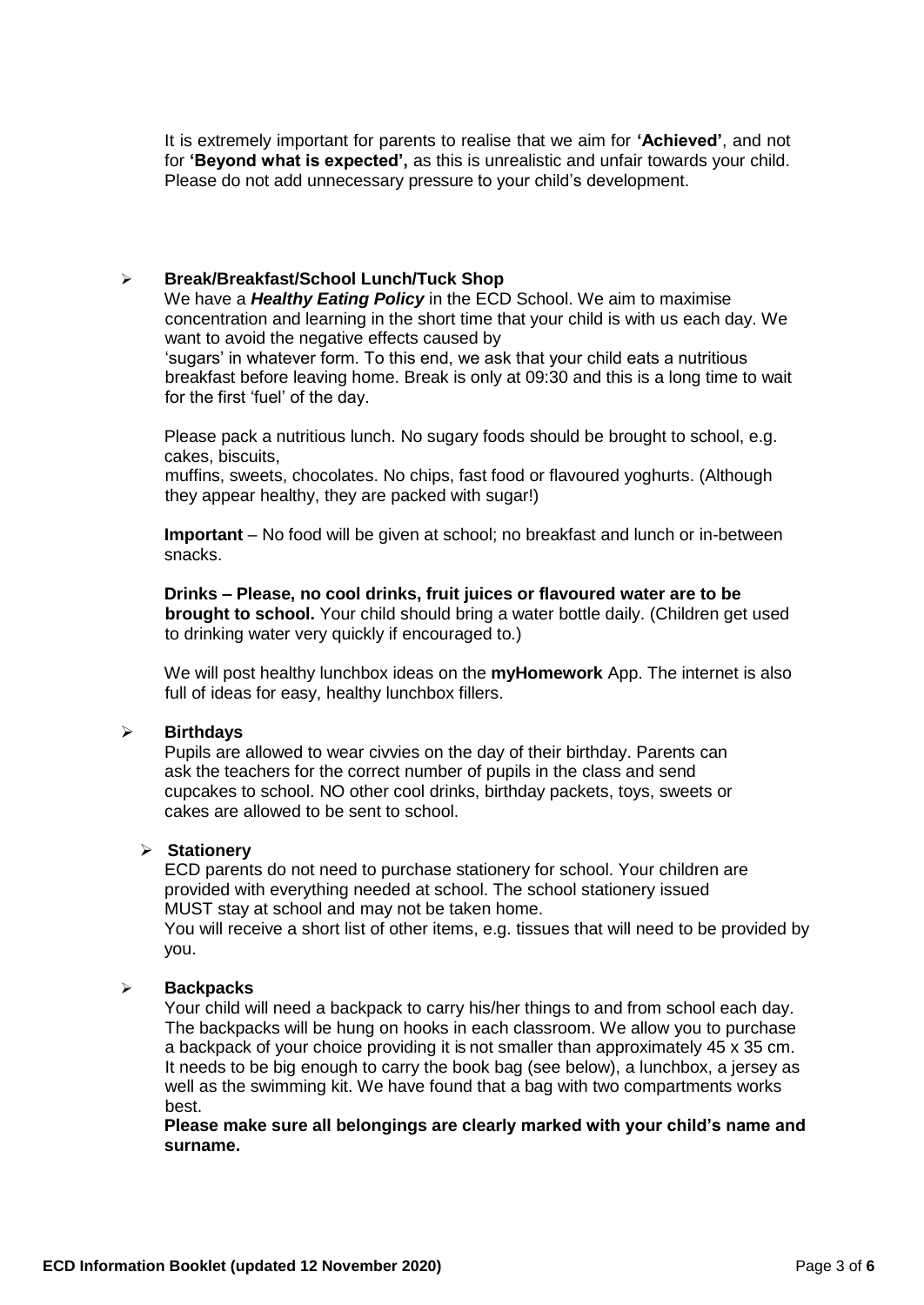**NB No wheelies or caddies are allowed in the ECD Centre. We do not have space for them. Please do not waste your money on a caddie; they are only suitable from Grade 4 upwards.**

#### **Money**

We discourage pupils from bringing money to school as there is no need.

#### **Uniform**

The uniform shop is situated at the Polokwane Campus. Most uniform items are available there apart from shoes. Please see the PEPPS Uniform Policy on the website for more details. The uniform shop will also help you with what is required.

**Stage 3 and Stage 4** can wear any plain (no pictures) red shirt, golf or t-shirt with navy blue shorts. This can be purchased anywhere since these are not available in the uniform shop. Pupils are also welcome to wear the formal school uniform, but it is not compulsory. During winter, pupils can wear any navy tracksuit with their red shirts but they are also welcome to wear the school uniform available in the uniform shop.

**Grade R** wears the school uniform, school golf shirt with logo and blue shorts in the summer and tracksuit during the winter.

#### **Shoes**

Pupils are not obligated to wear shoes during the summer; they can come to school bare feet since this is much more beneficial to their development. They can wear proper sandals if desired. During winter, it is too cold and every ECD pupil is required to wear **black tekkies** with their tracksuit.

#### **3. External Development Support**

We ai to develop the 'whole child' and not just the academic side. Child development is complex and no system develops in isolation; each is dependent on others to ensure 'normal' all-round development. Teachers are trained to notice when a child may be struggling in a certain area of development. Delays in some areas of development are common in children but if caught early, they are usually easily rectified with certain therapy.

To this end, we may refer children to a **speech therapist** or an **occupational therapist** or simply to have **eyes or ears tested**. This is common practice, particularly with Grade R pupils as this is the age where therapy is the most effective. We mention it here as we have found parents get extremely worried at the mention of a therapist and often refuse to take their child or leave it so long that the child does not get the help he/she needs, which negatively affects his/her progress at school.

We appeal to you from the start to work hand in hand with your child's teacher and to give your child the opportunity to be assessed by a therapist if the teacher is concerned and recommends this.

#### **4. General Home Support**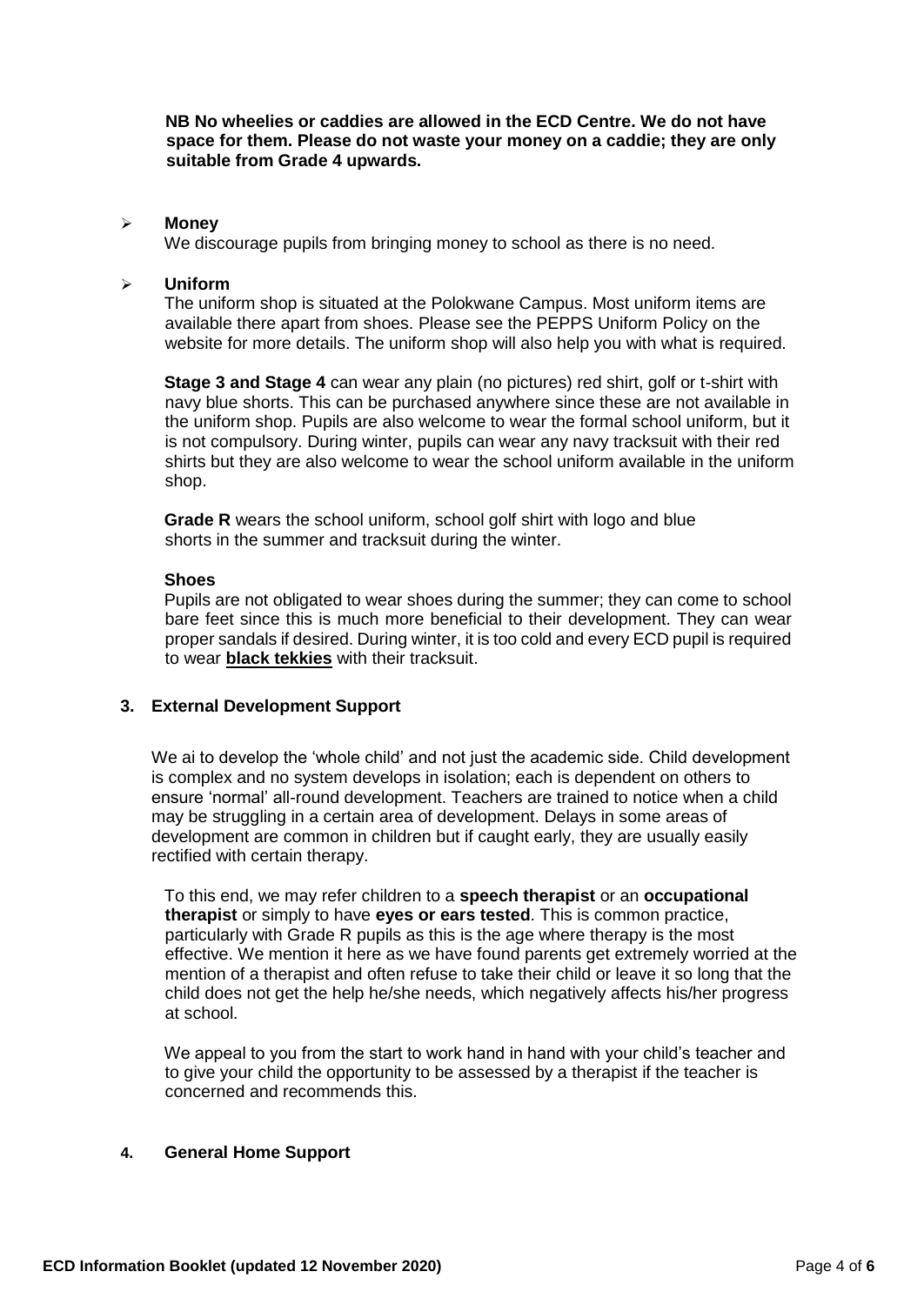#### **Homework**

Please ensure that your child has the following items at **home** to work with as needed:

pencil, pencil sharpener, crayons, colouring pencils, a pair of scissors, a glue stick and old magazines.

**Teachers** will notify you of homework that should be done when and if necessary.

#### **Language Development**

You are encouraged to speak to your child about anything and everything! This is particularly important in ECD but applies to all ages. Enrich your child's vocabulary. Speak about what is going to happen next/where you are going and what you may see or do. A simple example for Grade  $R - You$  are going to the shop to buy apples, bananas, bread and milk. Ask your child to try and remember the list.

Encourage your child to think and to question. Let him/her express his/her opinion about something and get him/her to explain why he/she thinks that way. Ask openended questions where your child has to elaborate instead of answering with a simple 'Yes' or 'No'. For example, instead of saying: That's a lovely picture. Ask: What did you draw? Who is in your picture? Why did you use those colours? etc.

Go on outings and get your child interested in the outside world. Remember that every opportunity is a learning opportunity. Read a book together; watch interesting TV programmes and discuss as you watch. The opportunities are endless if you become aware of this.

In ECD, a personal *Learning Story* will be sent home periodically so that you can discuss school activities with your child. Instructions will be given.

#### **Reading**

New research shows that children require a minimum of 1000 hours 'lap time' sharing picture books with an adult before they are ready to read. The less time they have, the more they will struggle to

read. If this is not already in your daily routine, do not wait – start your 'lap time' now! Before formal reading begins, let your child tell you the story from the pictures in a picture book – this is early

reading. You can help your child develop a love of books and reading by taking an interest in books yourself and by **reading stories to your child**. We encourage you to join a library.

#### **Bedtime, Television and Home Routine**

Please make sure that your child gets enough sleep. Bedtime should be no later than 8 o'clock.

TV watching should be limited and monitored so that your child only watches suitable programmes. No more than **an hour of screen time** per day. This includes all screens! (TV, laptop, phone, games…limit exposure to all these.) Too much screen time adversely affects development.

Help your child's *gross motor development* by encouraging outdoor play running, skipping, ball play, swimming. Also help develop those *fine motor skills*  with puzzle building, construction and creative activities